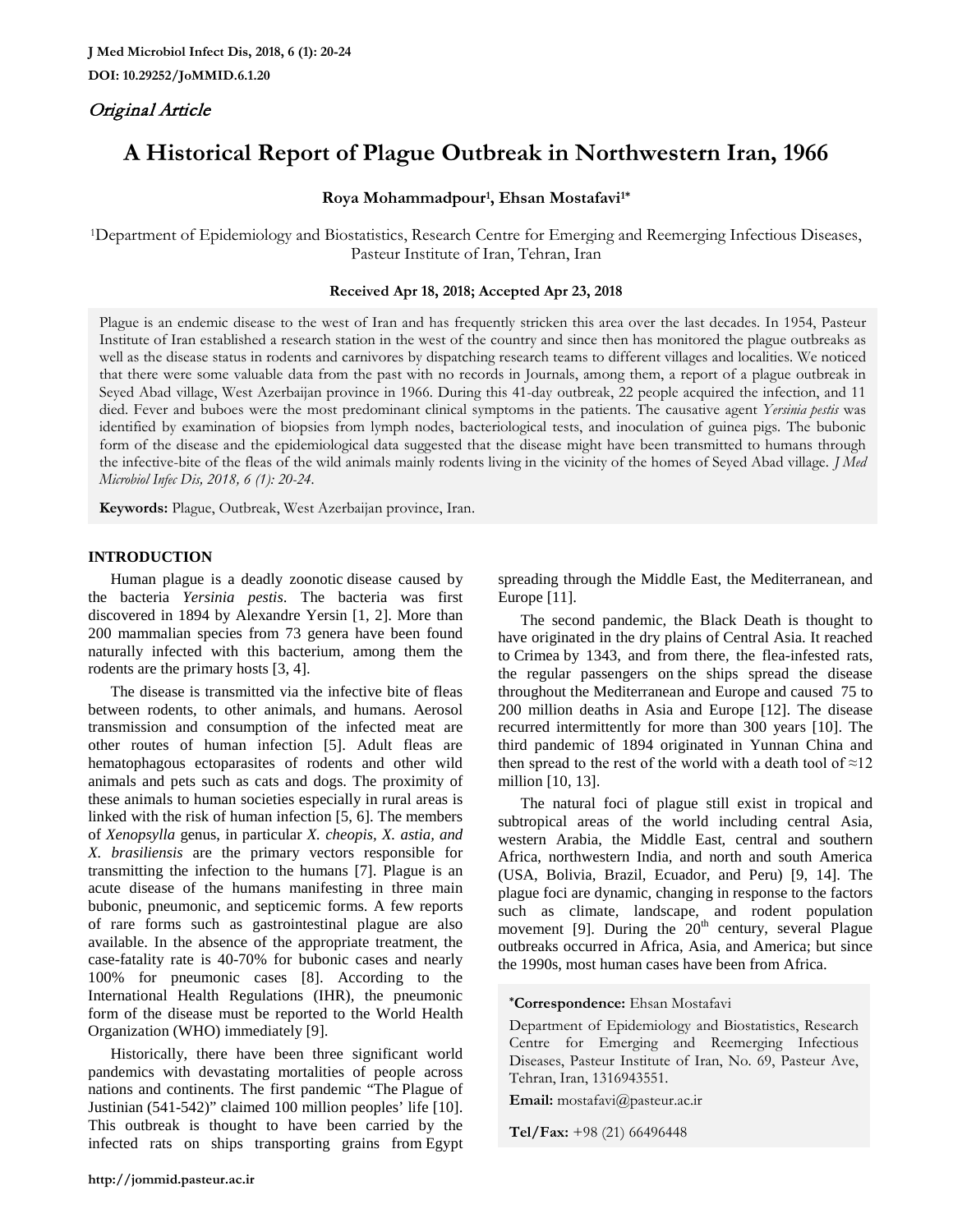Between 2010 and 2015, there have been 3248 registered cases worldwide with 584 deaths. Among the countries, Madagascar, the Democratic Republic of Congo and Peru have experienced significant outbreaks [9].

Plague is one of the known ancient diseases in Iran with periodic re-emergence throughout the history. There have been several outbreaks of human plague between 543 to 1966 CE with devastating impacts on the human populations in almost at all part of Iran, especially near the borders in west and east [15].

In 1947, research on plague was initiated in Iran, and by the time Dr. Marcel Baltazard took office as Pasteur Institute of Iran (PII) director, plague investigations had become a significant part of the activities of this Institutes. This plague-educated physician with vast experience from Morocco organized a filed epidemiology team for investigation and control of the outbreaks (Fig. 1) that occurred in Kurdistan, Azerbaijan, and Kermanshah in western Iran [16, 17].

Later, in 1952 a research center was founded by Pasteur Institute of Iran in the Akanlu village, in Kabudar Ahang county close to the border of Kurdistan province. This center has monitored the plague status in the potential foci of Iran by routine examination of rodents, canines, and their fleas. Today it is known as the Research Center for Emerging and Reemerging Infectious Diseases (Fig. 2) [17].



**Fig. 1.** Dr. Marcel Baltazard looking for the ectoparasites in the soil from a rodent barrow, Kurdistan 1950



**Fig. 2.** Inauguration of the Plague research Center in Akanlu, Hamadan in 1952 (Left) later changed to Research Centre for Emerging and Reemerging Infectious Diseases (Right)

Between 1966-1967 a research showed that among 14102 rodents in the west of Iran, 66 had *Y. pestis* infection [18]. During the 1947 and 1966, nine plague outbreaks occurred, most in Kurdistan province, and 156 persons died. The human Plague in this area was the last reported outbreak from Iran [18]. Kurdistan province of Iran in the north of the Zagros Mountains is a part of the historical natural foci of plague that extends to southern Turkey, northern Iraq and Syria [13].

This paper reports one of the last plague outbreaks in northwestern Iran in 1966. The data of this outbreak is

reflected in the notebook reports of the investigation team of Pasteur Institute of Iran (Fig. 3). We noticed that there was no record of this outbreak in scientific journals. This article aimed to review the data of that outbreak and make the information available to the peers. We hope that this report shed more lights on the past status of the plague in Iran.

#### **Outbreak report**

The outbreak occurred in Seyed Abad village, 12 kilometers from southwest of Bukan city, south of Uremia Lake in West Azerbaijan province, (Fig. 4).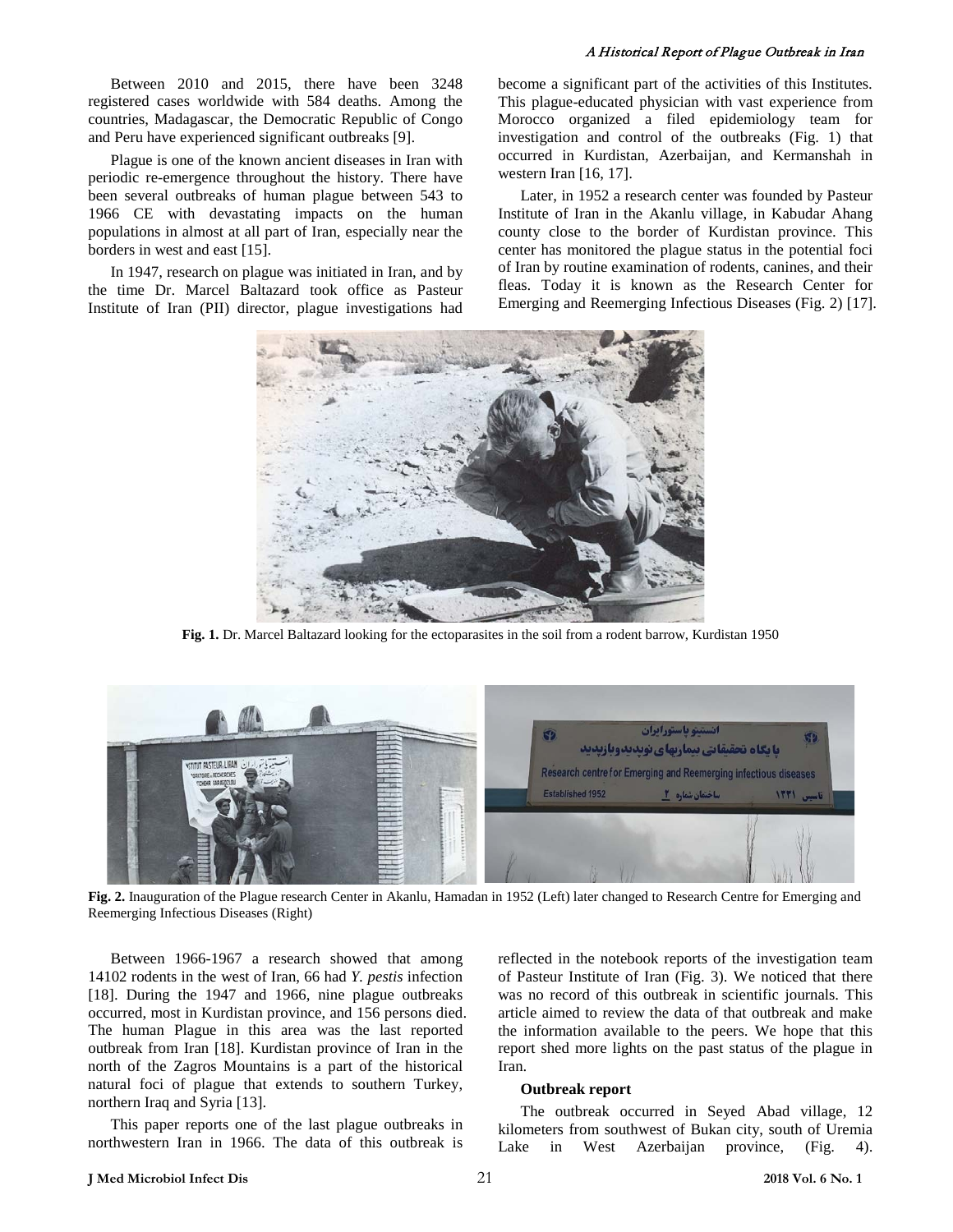Eléphon e du n' MOTAMEDI anec 0" GHOPSI jà prof du raffort de « saldat d'Hygiène"  $M15510N$  117 de TOURDJAN: peste à SEYYED ABAD situé au rive nord de SIMINEH ABAD ROUD, à 12 KM and onest de BOUKAN PESTE Aller, par cal SALEVAT ABAD, à M. CHAMSA SANANDADI le premier cas, décédé le 29/12/1965 de 14/2 à 18/2/1966 les onzième cas, de cedé le 8/2/1966  $-$  15/3  $\alpha$  18/3/1966 tous parents tous parents<br>Lit malades guérisons sportannée dont le premier est devenu malad Avec Jeep. Station 1271831 le 26/1/1966, avec adenites han ch Andallah IMANI PASSAND  $\cdot$   $\rho \rho$   $\sim$ us parents on voisins des m Hadi DOWLAT ABADI (cinq permiers décédés 7 à 10 ans d'ac eh: grippe:31/1/1965

**Fig. 3.** The original notes on the Seyed Abad village plague (in French), West Azarbayjan province, northwestern Iran

Seyed Abad village comprised 28 families then, and the occupations of the people were agriculture and animal husbandry. They also used kept hares and rabbits in their farms for amusement and sometimes for consumption. The disease was reported by the public health team of health and treatment center of the region to Tehran. The patients had a fever, one or more swollen, tender and painful lymph nodes (buboes), headache, chills, and weakness, but fever and buboes were the typical clinical signs. One patient had a ruptured bubo in the axillary lymph node. The outbreak started in early January and lasted until late February 1966. Based on the clinical features and the history of plague in the neighboring regions bubonic plague was suspected. The local physician, Dr. Lighvani, and his colleagues immediately distributed sulfonamides (antibiotic) and Dichlorodiphenyltrichloroethane (DDT) insecticide among people all over the village, and the quarantine was established to isolate the infected individuals and restrict the commute between the villages. After distribution of antibiotic and DDT, the plague research team of Pasteur Institute of Iran was dispatched to the village for further studies. Postmortem investigation was performed by taking specimens from buboes in the inguinal, submandibular, axillary lymph nodes of the dead patients. Also, similar samples from some exhumed victims' bodies were obtained (Fig. 5). Examination of the enlarged lymph nodes smears showed no organism in tissues and no bacteria grew in culture media, but guinea pigs showed allergic reactions in the skin to inoculation of a suspension from the affected lymph nodes. Also, the mice subcutaneously inoculated with a suspension of lymph nodes died after 24 hours. Following the transfer of the samples from dead mice to the culture media, the growth of *Y. pestis* was visualized by the presence of bipolar bacterial cells in the stained smears. All the patients presented only the bubonic form of the plague.



**Fig. 4.** Map of Iran. The asterisk (\*) marks Seyed Abad village in the west Azarbayjan province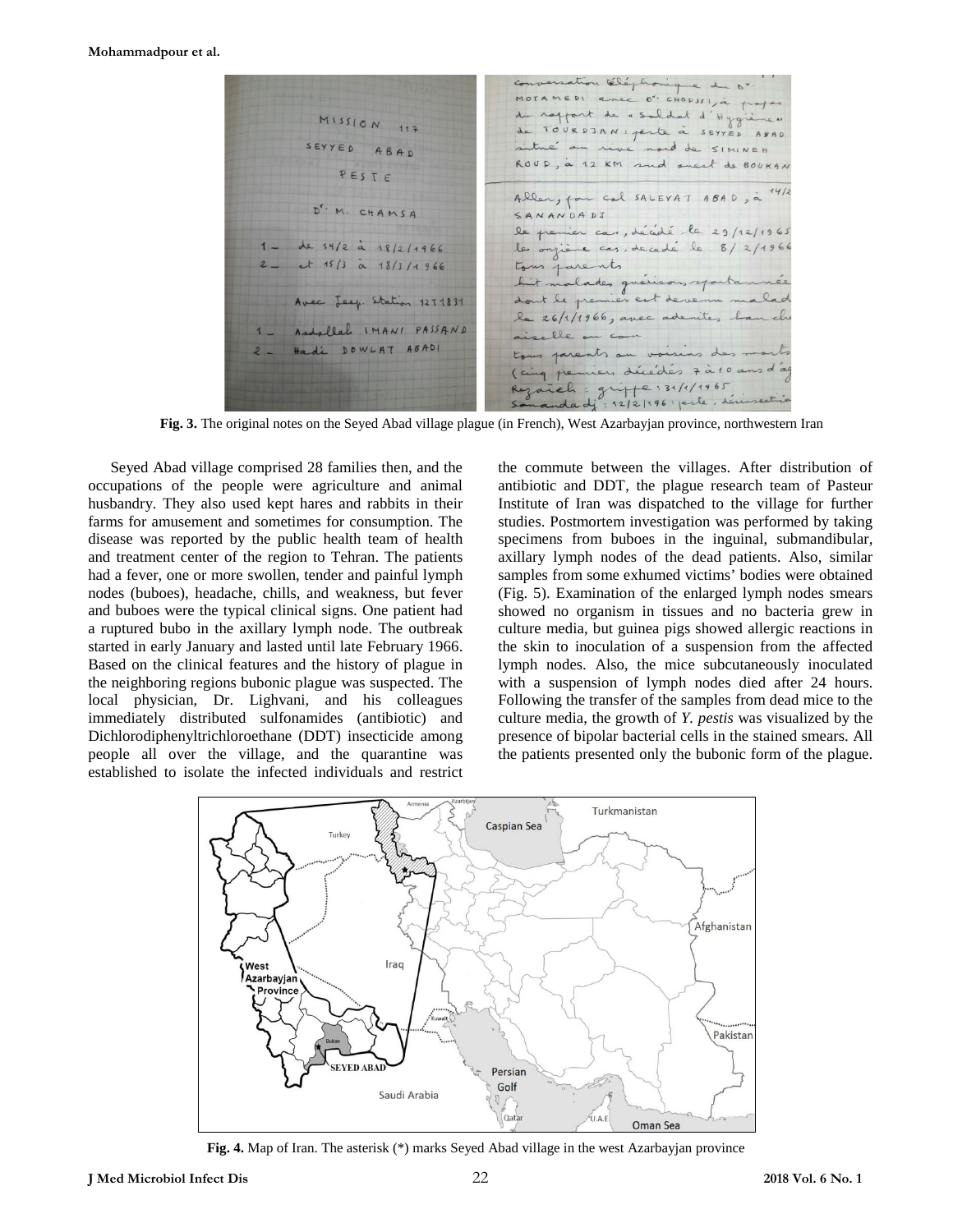

**Fig. 5.** An exhumed plague victim from Seyed Abad village, west Azarbayjan province (1966) that was used for investigation

During the outbreak, 22 individuals acquired the infection, and 11 died. All the victims were relatives or neighbors. The patients' age ranged from 5 to 66 years old all the 11 deaths were among the two to ten-years-old children. Among the survived patients, six had received antibiotics, while the other five received no treatment.

The outbreak started on 29 December 1965 and was controlled after 41 days on 8 February 1966 with the cooperation of Kurdistan public health center and Pasteur Institute of Iran.

#### **DISCUSSION**

Here we are reporting the last human plague outbreak from Iran in 1965-1966. Despite infection of 22 individuals and 11 deaths, no previous detail record of this outbreak is available in scientific journals. The previous plague outbreaks in western and northwestern Iran that were controlled by Pasture institute of Iran were in Sameleh and Sarbaghleh, Kurdistan (1947, 56 deaths), Aghbolagh Morshed, Kurdistan (1947, 56 deaths), MazidAbad, Kurdistan (1951, 2 deaths), Gozar-darreh, Kurdistan (in 1952, 45 deaths), Gavmichan, Kermanshah (1952, 8 deaths), ZenalKandi, Western Azerbaijan (1958, 6 deaths), Ghaderabad, Kurdistan (1961, 7 deaths), Sarumal, Kurdistan (1963, 14 deaths) [15, 19]. Three out of the nine plague outbreaks during the last century from 1947 to 1966 in Iran were of the pneumonic type with high mortalities. The rest including the Seyed-Abad outbreak were septicemic and bubonic types [19] with the latter being less deadly and more common and then the other types. The bubonic form is transmitted via flea bite or by exposure to infected materials of open wounds [5].

Distribution of sulfonamides and DDT among people in the village had a critical role in treatment and control of disease in the area. Today, in Iran, DDT is not used for public health purposes due to its potential impact on the environment and human health and has been officially replaced by organophosphates and synthetic pyrethroids [20].

Kurdistan province of Iran remains as one of the significant plague foci in the country. A survey in 20112012 exhibited anti-*Y. pestis* antibodies in 1.02% of the rodents and 3.42% of the dogs in this province suggesting an active enzootic cycle of plague in this area and the potential of plague outbreaks in future [21]. Other comprehensive studies in the plague foci especially in western Iran must be performed to monitor infectious status in wild rodents and other animals.

### **ACKNOWLEDGEMENT**

We honor our deceased colleagues at Pasteur Institute of Iran, Dr. Mansour Shamsa, and the public health team in the region, Dr. Lighvani, Abdollah Imani Passand and Hadi Dowlat Abadi, who investigated, controlled and documented the outbreak. Their memory will stay with us forever.

#### **CONFLICT OF INTEREST**

The authors declare that there are no conflicts of interest associated with this manuscript.

#### **REFERENCES**

1. Bendiner E. Alexandre Yersin: pursuer of plague. Hospital practice (Office ed). 1989; 24 (3A): 121.

2. Prentice MB, Rahalison L. Plague. The Lancet. 2007; 369 (9568): 1196-207.

3. Steele JH, Stoenner H, Kaplan W, Torten M. CRC handbook series in zoonoses: section A: bacterial, rickettsial, and mycotic diseases, volume I: CRC; 1979.

4. Perry RD, Fetherston JD. Yersinia pestis--etiologic agent of plague. Clin Microbiol Rev. 1997; 10 (1): 35-66.

5. Linardi PM. Fleas and diseases. Arthropod Borne Dis. 2017; 517-36. Springer, Cham.

6. Mladenova-Hristova I, Tsachev I. Yersinia pestis old and new challenges in human and in animal. Trakia J Sci. 2014; 12 (2): 211.

7. World Health Organization, Emergencies preparedness, response: plague manual: epidemiology, distribution, surveillance and control. 2016.